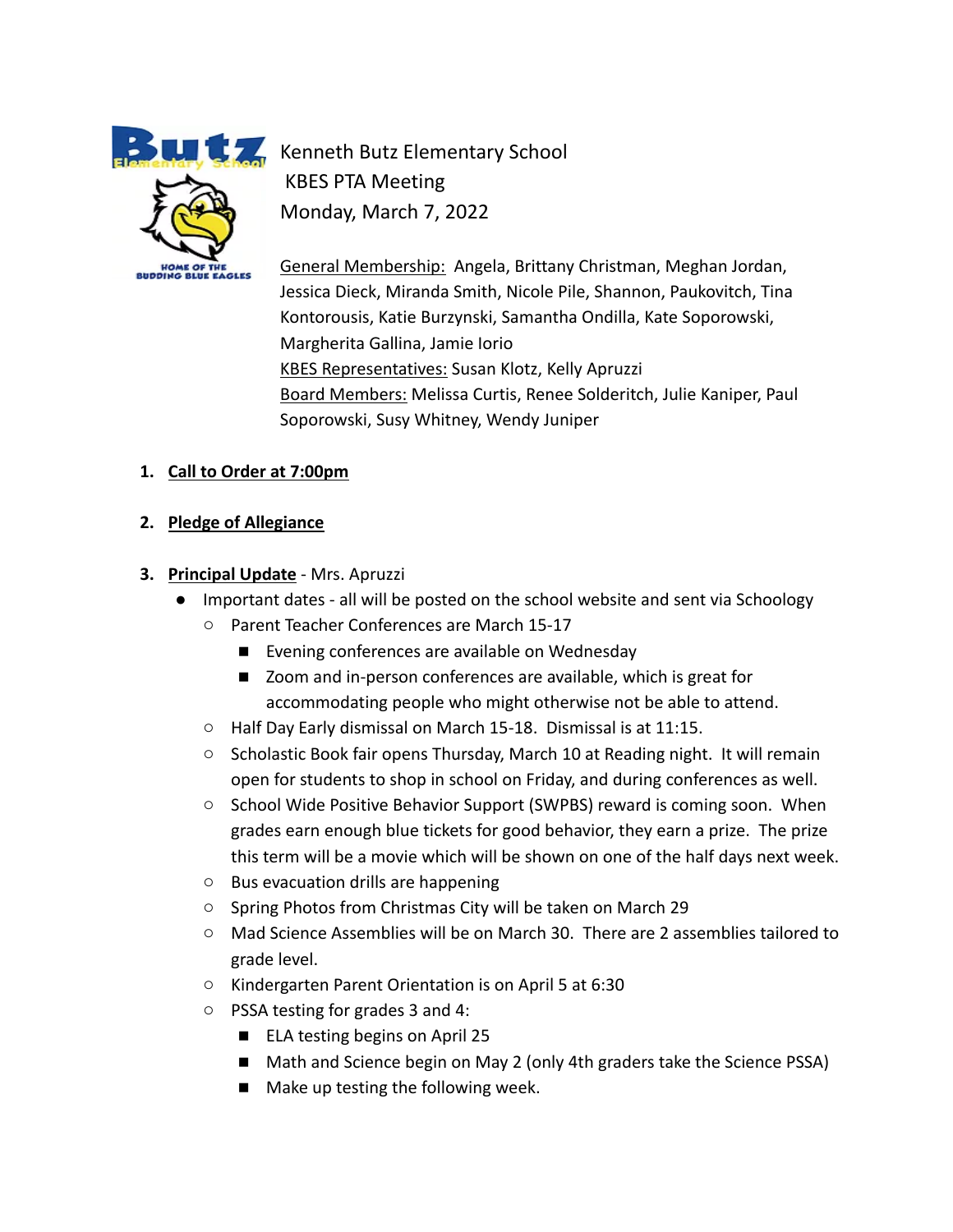- Spring Chorus Concert will be held in May, date TBA.
- $\circ$  Intermediate school visit: 4th graders will visit the IS on May 11 for a 2 hour tour of the building and to meet teachers and the principal
- First grade field trip to the Lehigh Valley Zoo is May 11
- Third grade field trip to Quiet Valley Farm is May 12
- Evening of the Arts with the theme "What Lifts You" is May 12
- Election day is May 17, so there is no school that day.
- Fourth grade is going to the Franklin Institute on May 25
- $\circ$  Memorial Day program is May 27. There is a possibility that 2 performances will be held.
- Fourth grade moving up ceremony is Friday June 3
- Last day of school is June 7
- Thank you to PTA for supporting the field trips
- Clubs:
	- Currently offered: Art club, Chorus, STEAM
	- Soon to be offered: Nature club, Homework Club, Fun and Games club
	- ESU education students who intern at the school are opening a photography club for grades 1&2, and their work under the theme "What lifts you" will be featured in the Art show.
	- $\circ$  Next year, the hope is to run clubs throughout the year so they don't overlap as much.
- Students are now allowed to play with kids in their entire grade at recess.
- Cafeteria tables have been moved back together so students can face each other while they eat. They are still spaced 3 feet apart both across from and next to each other.

Question from Zoom: Does 2nd grade have a field trip planned? The answer is Yes, but it's not on the calendar yet

- **4. Teacher Update** Mrs. Klotz
	- 2nd grade is planning to go to LV zoo, no definite date yet.
	- Kindness Squad has been meeting and planning. They have things planned for families coming in during conferences and will have a table families can check out when they visit. They have created a project in the showcase by the front office as well.
	- Teachers are looking forward to meeting with parents to discuss student progress
- 5. **Be Safe Director Update** Melissa Curtis
	- The preschool 2 and 3 day spaces are all filled.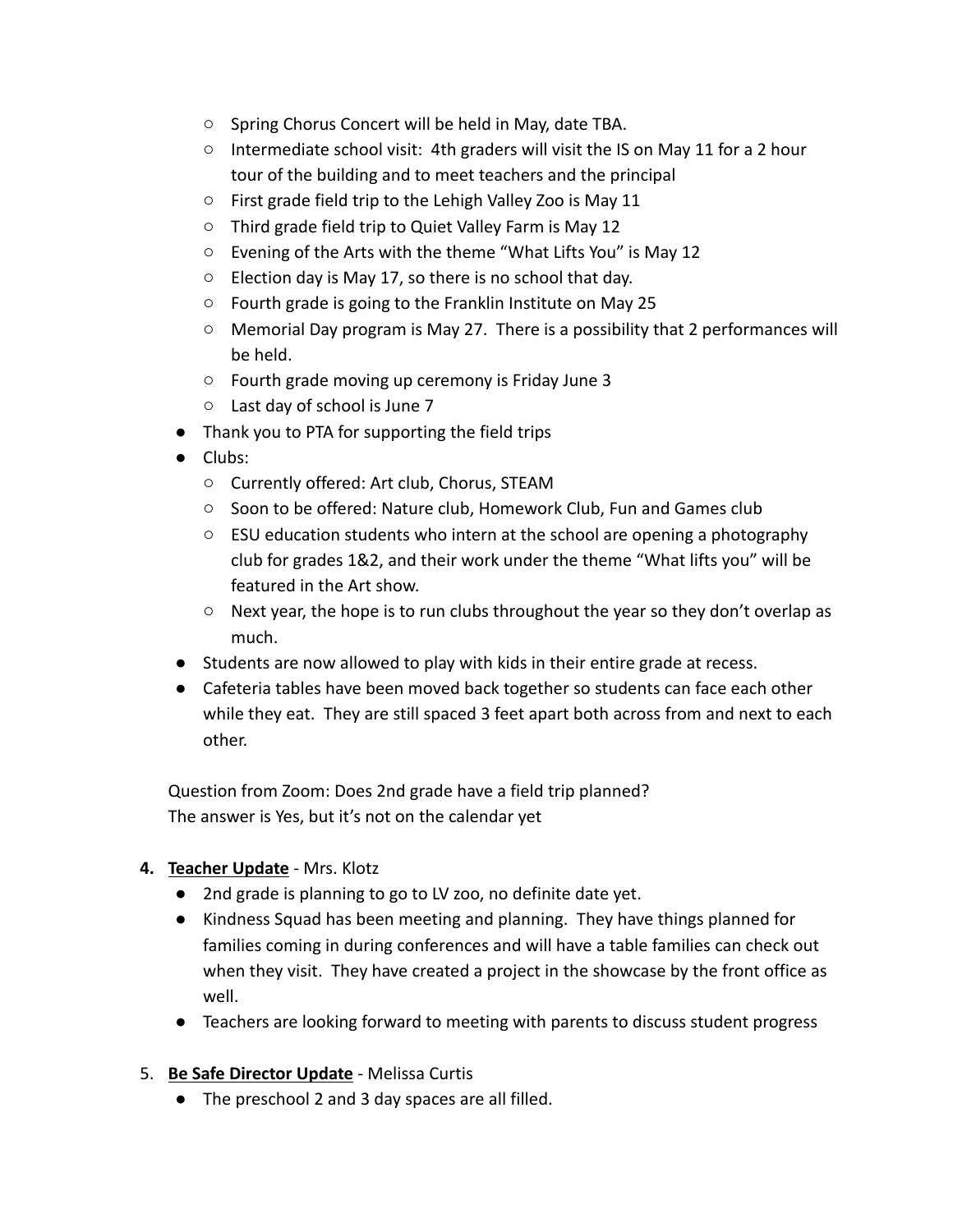- Incoming Kindergarten afterschool program spots are still available if you need an afterschool spot, contact Mrs. Rossi.
- Mrs. Rossi would like to attend the Kindergarten orientation on April 5 and invite newcomers to BeSafe to check out the aftercare space and meet the staff.
- BeSafe received grant money from the American rescue act and will be using it next week to take some of the kids in the afterschool program bowling and roller skating, and will be offering a spaghetti and salad lunch one of the days.
- **6. Secretary Update** Wendy Juniper
	- Craig Williams approved the February meeting minutes, and Kate Soporowski seconded.
	- Current Communications information about PTA events and fundraisers can be found on Schoology through Mrs. Apruzzi, on the KBES PTA facebook page, through the remind app, on the website and in the newsletter. KBES PTA also sent information to be included in the Bushkill township newsletter

# **7. Treasurer Update** - Julie Kaniper

- Deposit and Expense Review
	- Holiday shop disbursement: \$2800 shopping sales for next year's inventory
	- RIF disbursement: \$1645 for books.
	- Mad science assembly payment.
- KBES PTA earned a \$900 gift card kickback from Barnes & Noble night, which will go to the library to support reading programs in the school

## **8. Vice President of Volunteers Update** - Susy Whitney

- Upcoming volunteer opportunities
	- Book fair is fully scheduled, thank you for volunteering
	- Variety show April 1
	- Spring Fest April 8

## **9. General Vice President Update** - Renee Solderitch

- Field Trips
	- Teachers are handling chaperone selections. You will receive information on that from individual teachers.
	- Kindergarten is going to Zoellner to watch the play "Matilda" on May 19.
	- First grade is going to the Lehigh Valley Zoo on May 11.
	- Second grade is going to the Lehigh Valley Zoo, date TBA
	- Third grade is going to Quiet Valley Living Historical Farm on May 12.
	- Fourth grade is going to: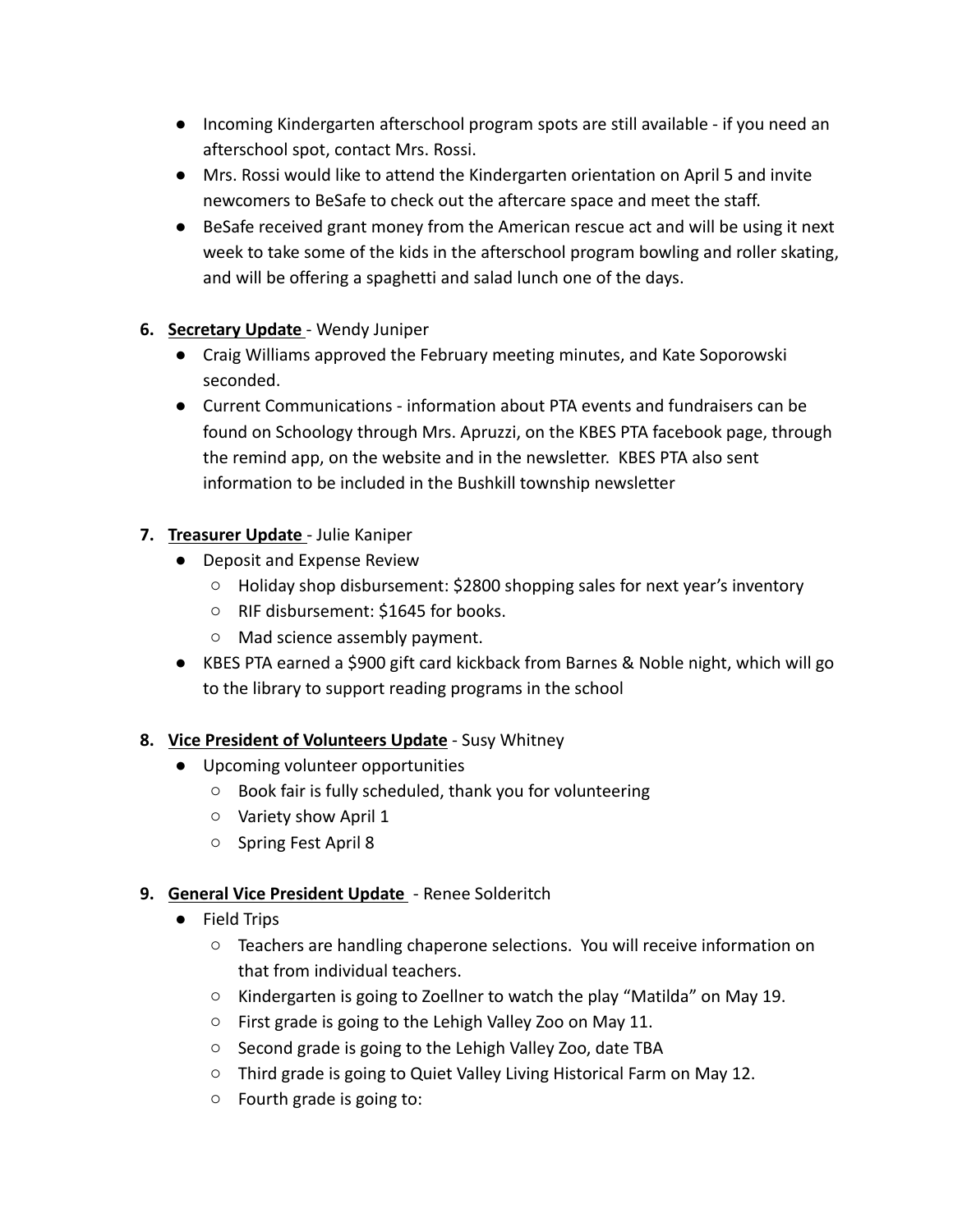- Jacobsburg Park on April 5 & 6 (two classes will go each day)
- Franklin Institute on May 25
- Chaperone lists for the 4th grade field trips have already been sent out
- Mad Science Assemblies will be on March 30
	- Kindergarten & First grade will see the "Sounds of Science" program
	- Second through Fourth grade will see the "Marvels of Motion" program

#### **10. President Update** - Paul Soporowski

- Volunteer recognition and thanks
- Current/Ongoing fundraisers Melissa Curtis
	- Vermont Syrup Sale starts next week syrup comes straight from VT
	- We are still waiting for Rita's cards because there was such a high demand.
	- Chocolates on Broadway is ongoing until March 10
	- Coin Wars will be held at the end of the month.
- Fundraiser outcomes
	- The Barnes & Noble fundraiser was very successful, bringing in \$901.47 to be used to support the library and reading in the school
- Upcoming PTA programs
	- Variety Show April 1 in the gym
		- Signups for rehearsal dates will be sent out. You only need to sign up for one. Parents need to stay for rehearsals.
		- If you have any questions or suggestions, please email [kbesptafundraising@gmail.com](mailto:kbesptafundraising@gmail.com)
		- Acts should be under 2 minutes so everyone can participate.
	- Spring Fest April 8, 4-8pm
		- An Easterbunny, egghunt, games, relays, facepainting, decor for the train area, crafts and train rides are ready to go.
		- Six food trucks have been confirmed and there will possibly be two more.
		- 18 prizes have been donated for raffles
		- There might be a DJ at the event
		- We need more volunteers for pie in the face
		- Flyers will be going out the week prior as a reminder and advertised on social media
		- We are waiting to get our gaming license
- General PTA business updates
	- Chocolates on Broadway distribution will likely happen the week of March 29.
	- Potential movie night Mrs. Apruzzi suggested sending out a survey to see how many people would be interested in coming to see how much space has to be allocated.